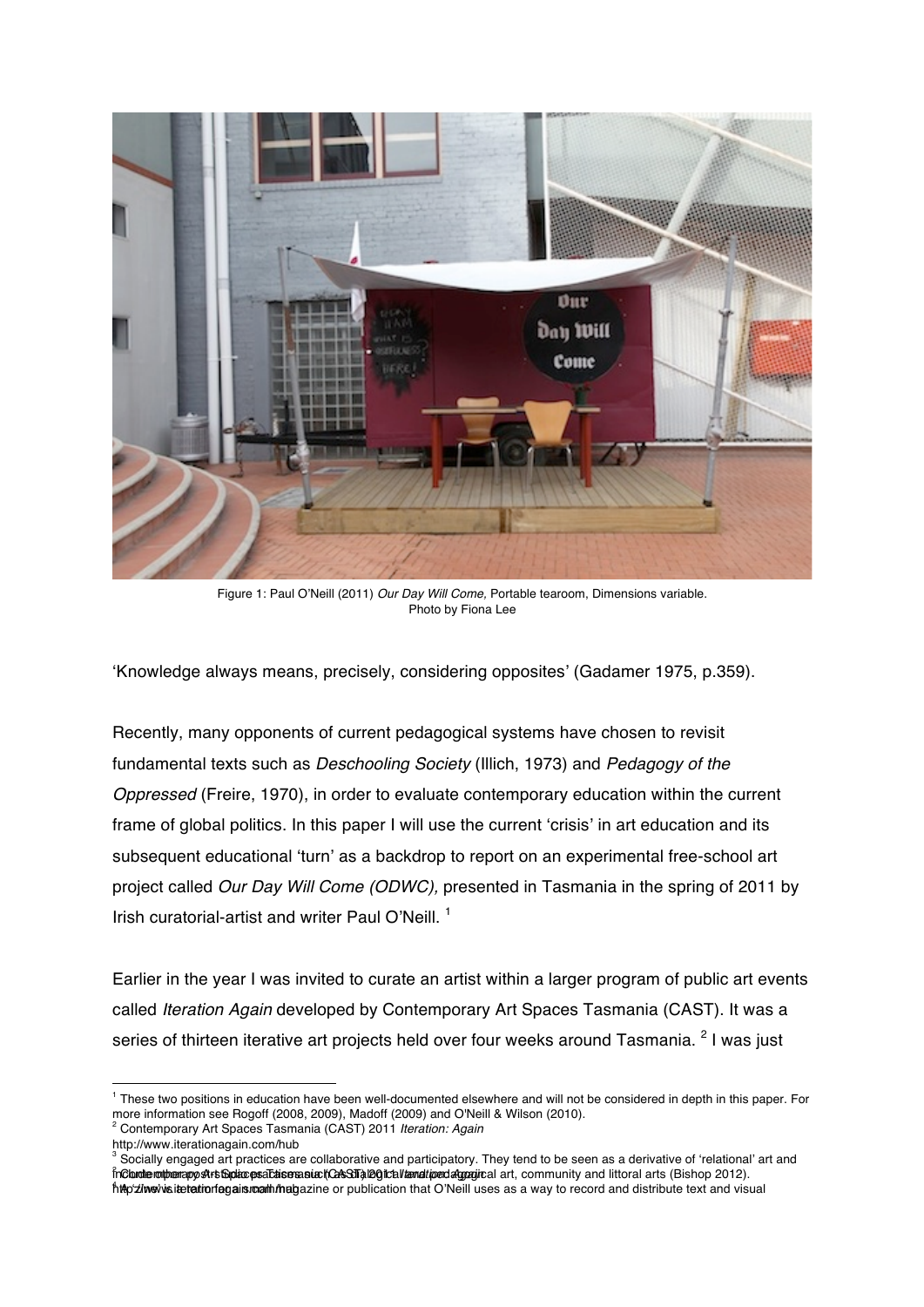beginning my PhD at the time and decided that it would be an opportunity to develop a project as a preliminary case study. My interest in the Bristol-based O'Neill had emanated from his extensive writing and projects dealing with the consequences of encroaching into curatorial, educational and other formal structured systems. He and I developed the project around our research at the time: for O'Neill having just published his co-edited anthology, *Curating and the Educational Turn* (2010) with Mick Wilson, and for me as an exploration into the generative and transformative effects of socially engaged practice, specifically through dialogical and pedagogical art.  $3$ 

To do this O'Neill sought to bring together a core group of interested participants from the wider Hobart community and invited international artists, to *co-produce* the work. The local participants consisted of staff and students of the Tasmanian School of Art (TSA), local artists, writers, scientists, curators and members of the general public, who participated alongside nine artists; Mick Wilson (IRE), Rhona Byrne (IRE), Annie Fletcher (IRE), Jem Noble (UK) who came to Hobart —each one for a week, while Sarah Pierce (IRE), Garrett Phelan (IRE), Gareth Long (USA), Liam Gillick (UK), David Blamey (UK) delivered works remotely.

*ODWC* was effectively a 'school within a school'—housed in a small 1950s portable council tea hut, complete with wooden verandah and awning, and strategically located in the courtyard entrance of the TSA. Here it had access to a body of learning–ready participants, which helped to locate the work within an educational frame. The four-week iterative structure of the parent program, *Iteration: Again,* lent itself to the idea of a syllabus or curriculum, which *ODWC* developed around four key questions which the participant body addressed, one per week; What is a school? What is usefulness? What is autonomy? and, What is remoteness?

The visiting international artists produced discussions, readings, dinners, dances, installations, open radio broadcasts, and other performative and social works of art, with a clear intention of generating a learning experience and subsequent knowledge gain for the participants. Invitations to the events were delivered mostly through word of mouth, public promotional material, and through weekly email bulletins.

 $^3$  Socially engaged art practices are collaborative and participatory. They tend to be seen as a derivative of 'relational' art and include other post-studio practices such as dialogical and pedagogical art, community and littoral arts (Bishop 2012).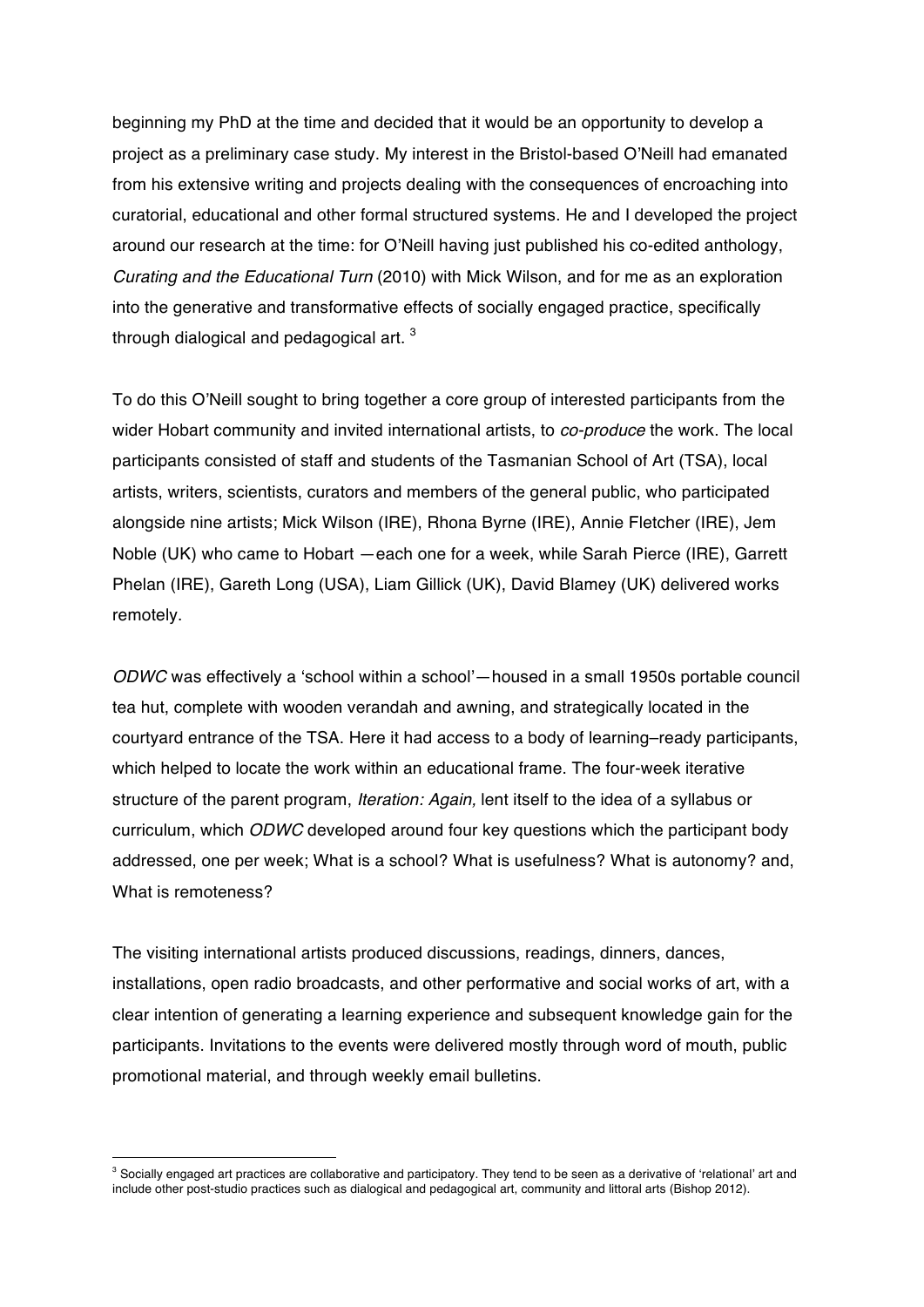The only planned and formal components of the school were t-shirts (as uniforms or perhaps bribes to get participants in), designed by Liam Gillick, David Blamey and Paul O'Neill, and a schedule of semi-planned events that changed and flexed to the needs and availability of the participants. The main regular features of the schedule were the workshops to introduce the weekly questions, which were organised and run by one of the visiting international artists first thing on Monday mornings. Flipcharts were produced during the sessions to record key words for the participants to work with during the week.

On Tuesday evenings Mick Wilson hosted *School Dinners* at the Writers Cottage in Battery Point, which was where the artists were staying. Conversations with the local guests at the dinners were loosely based around each one of the weekly questions, and in the week of What is Remoteness?, the *School Dinner* hosted a Skype discussion with the organisers of Tranzit.hu, a free-school in Budapest Hungary.

Another approach to generating discourse was at the two-seater, 'conversation table' designed by New York artist Gareth Long, which provided a stage for one-on-one conversations. It was located on the verandah of the school and participants could arrange to meet one of the visiting artists for a half hour discussion, using the week's question to initiate the conversation about their own practice—or life in general. In week three the question was What is Autonomy? Curator Annie Fletcher, visiting from the Van Abbemuseum in Eindhoven, Netherlands drove the discussion around issues such as 'independence', 'emancipation' and 'freedom'.

In the last 2 weeks, a series of 7 hour-long broadcasts were transmitted live from Edge Radio, (which is located on the University's main campus some distance from the School of Art) between 3 and 4 pm each day and played over loud speakers back at the *ODWC* van. The work, by Garrett Phelan, involved participants from the group of regular followers to broadcast a live dialogue called *one truth teaches another/common sense...* —where the contributors had to speak *on his behalf* for an hour on a topic of *Phelan's* choice (Such as the colour black or commonsense). No notes or readings were provided to aid their dialogue.

Sarah Pierce presented the performance work, *Exaggerate! Strengthen! Simplify!*…, developed with five of the school's participants over series of workshops via Skype from Dublin. Other events included an invitation to Professor Jeff Malpas from the School of Philosophy, to host a philosophy café; a local scientist/participant, Tisham Dhar from the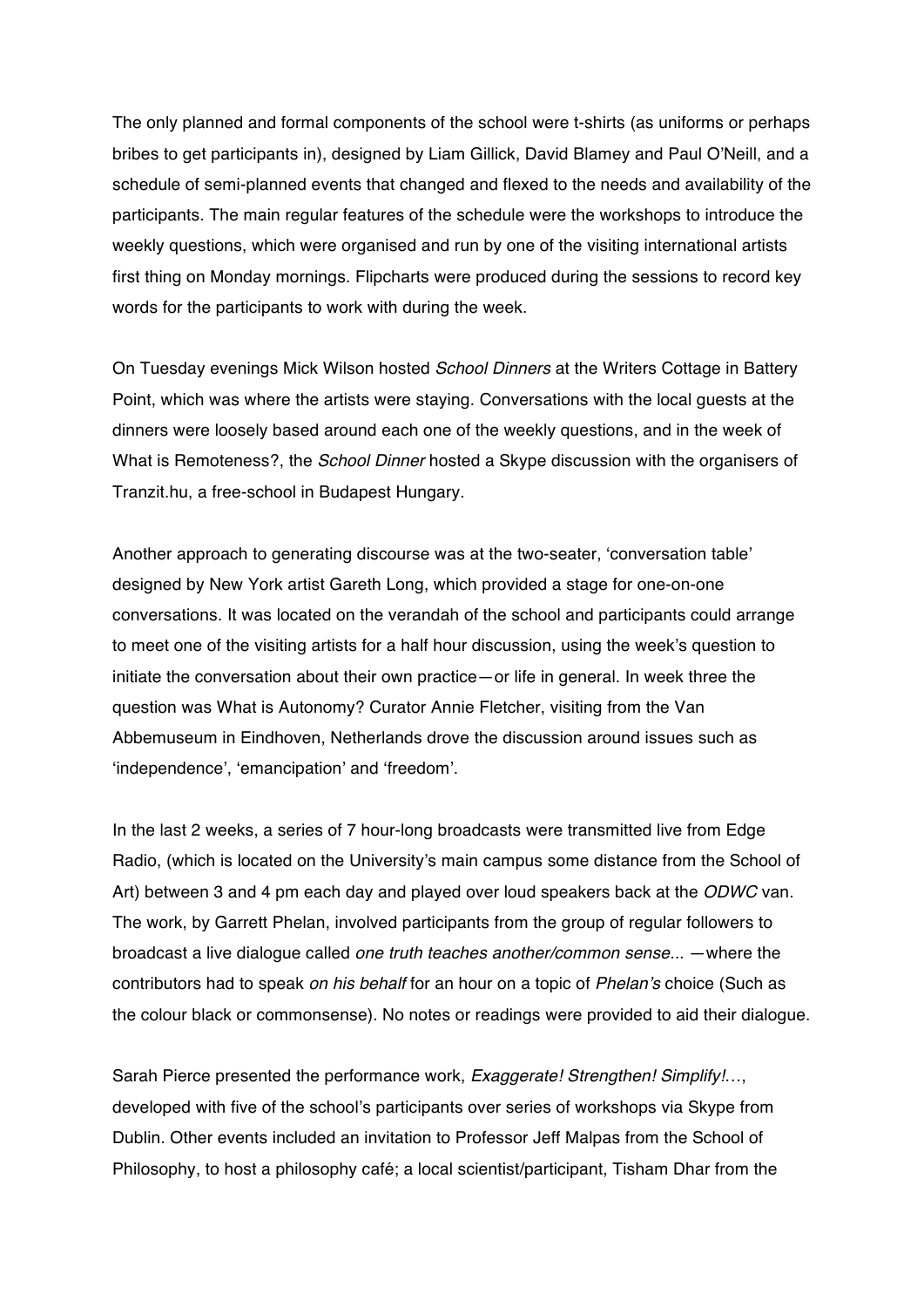CSIRO, gave a lecture on remote sensing in orbit; Irish artist Rhona Byrne held a series of humour workshops with members of the Hobart Laughter Club; and, British artist Jem Noble worked with footage from old technologies such as VHS and audio cassette tapes predominantly of fitness exercises from the seventies.

Artists, writers and theorists from across the world gave further input remotely into the weekly 'zine' which acted as a catch all for the material generated from the week's question.<sup>4</sup> Sessions concluded each week at 4.30 on a Friday with a zine launch at the van and a celebration for the week's efforts in compiling information. To round up the school 'term' on the last night of the project, Paul O'Neill and a group of the participants presented *Death of a Discourse Dancer* at the Halo nightclub in Hobart. The proceedings included a series of art lectures in one room that intermingled with DJing and dancing in another and participants were given the opportunity to learn how to DJ by Jem Noble and Paul O'Neill.

The rise in pedagogical and dialogical forms of production, can be identified as beginning in earnest in the aftermath of a political dispute in Cyprus in 2006, that forced the cancellation of an experimental art school being developed for Manifesta 6. Claire Bishop identified that the subsequent reincarnation of the school as *Unitednationsplaza* (2007-08) in Berlin was a major highpoint in art's educational 'crisis' and precipitated the widespread 'turn' in art (Bishop, 2012, p.241.).

Despite a long history of the more broader definition of socially engaged practice, which I will touch on below, there are some shortcomings within the current art discourse to adequately address the issues surrounding these practices, most particularly the *quality* and *affect* of their outcomes (Bishop, 2012, p.174). In summing up the *ODWC* project, I would like to present some observations in an attempt to address these concerns and to place them within a critical framework for discussion.

## **Quality and Effect of Socially Engaged Art Practices**

 $\overline{a}$ 

*ODWC* was a durational project that used a pedagogical framework to facilitate a democratic stage for generative discourse, a mode of production that was entirely contingent on the collaboration of others. The potential for audiences to engage in the project was provided by a multitude of events and happenings that afforded numerous points of entry—a strategy

<sup>&</sup>lt;sup>4</sup> A 'zine' is a term for a small magazine or publication that O'Neill uses as a way to record and distribute text and visual material generated through his dialogical projects.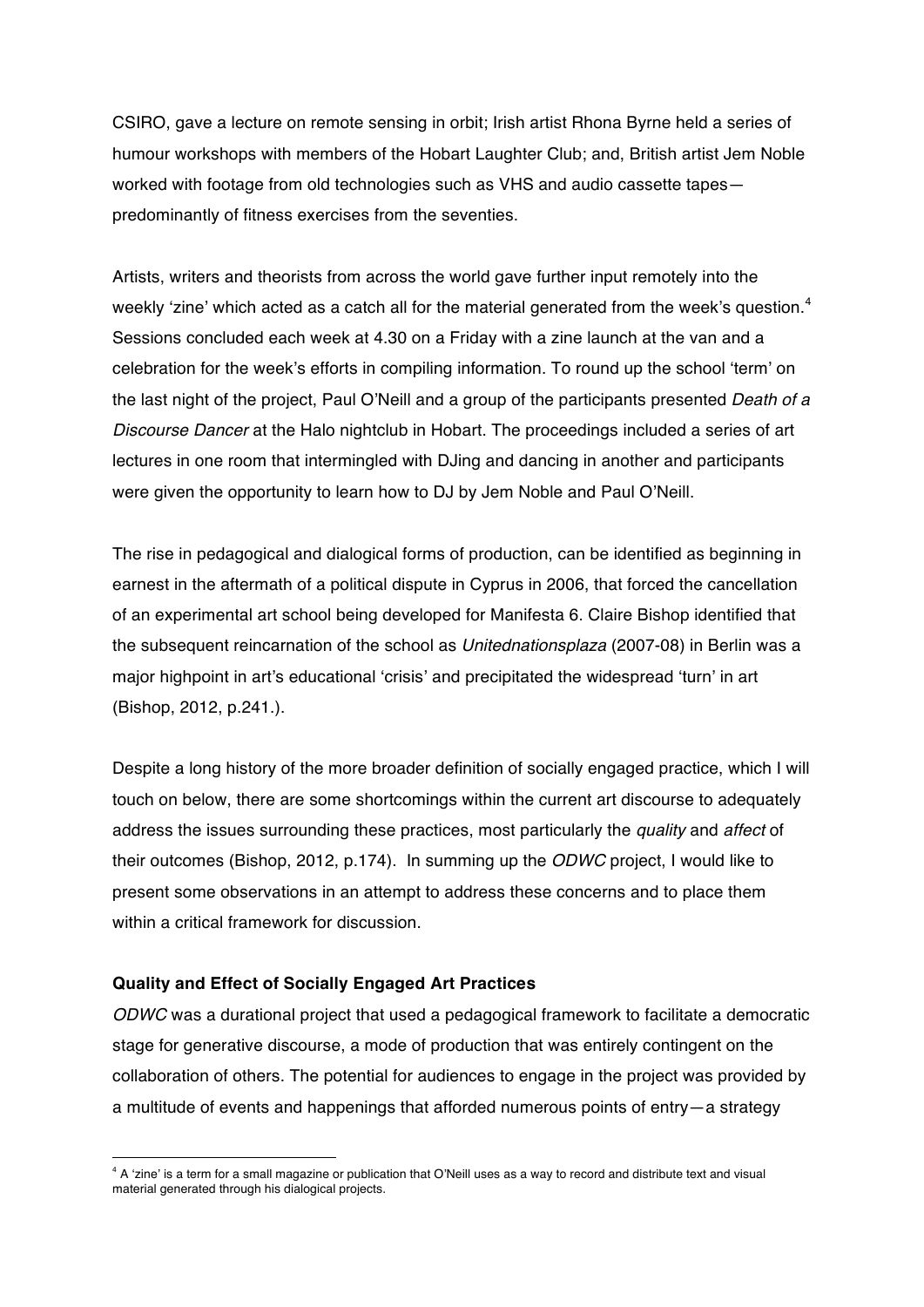O'Neill used to not only engage those who were well-versed in the arts, but to attract new prospective audiences.

This plan of action was used by O'Neill by employing the concept of Socratic dialogue based upon the asking and answering of the four weekly questions—that would drive discourse and thus its potentiality<sup>5</sup>; the intention was not so much to have these questions answered definitively, as to set up the possibility for further engagement and discourse amongst the cohort of participants.

These interrogative forms of art production can be traced back historically to many early avant-garde practices such as DADA, the Surrealists' and in particular Joseph Beuys' social sculpture; projects such as the *Organization for Direct Democracy by Referendum* in 1972, and *Free International University for Creativity and Interdisciplinary Research* (1972), which were designed for the generation of information and processes as critical responses to hegemonic education and political structures, seen as inhibiting free-thinking and thus potentiality.

These issues were played out in the week of the question What is Autonomy? which drew much discussion about education and art practice. Autonomy in art production and consumption has been a subject that the Vanabbemuseum has been considering for some time. Conferences, publications and exhibitions have been produced over the last five years and Annie Fletcher involved the school in workshops and lectures around this topic.

Local academic Jeff Malpas, was critical of the School's idea of actually asking questions, suggesting that instead of a question it should provide a statement to put to the participants. So in the week of What is Autonomy? he ran a philosophy café at the school that rephrased the question to– 'People should be autonomous whether they like it or not'. This he felt was not as open-ended as a question, yet offered the freedom to respond. It likewise gave participants a position from which they could base their argument.

Voicing discontent within education systems through acts of protest is common, with universities often being the places where some very violent incidences have occurred. Historically, the *Hornsey Art School Revolution* in Britain during the summer of 1965 is an

<sup>&</sup>lt;sup>5</sup> 'Potentiality' is a term coined by Irit Rogoff suggested as an open process of knowledge production as opposed to the more closed modalities employed in higher educational systems. (Rogoff 2006)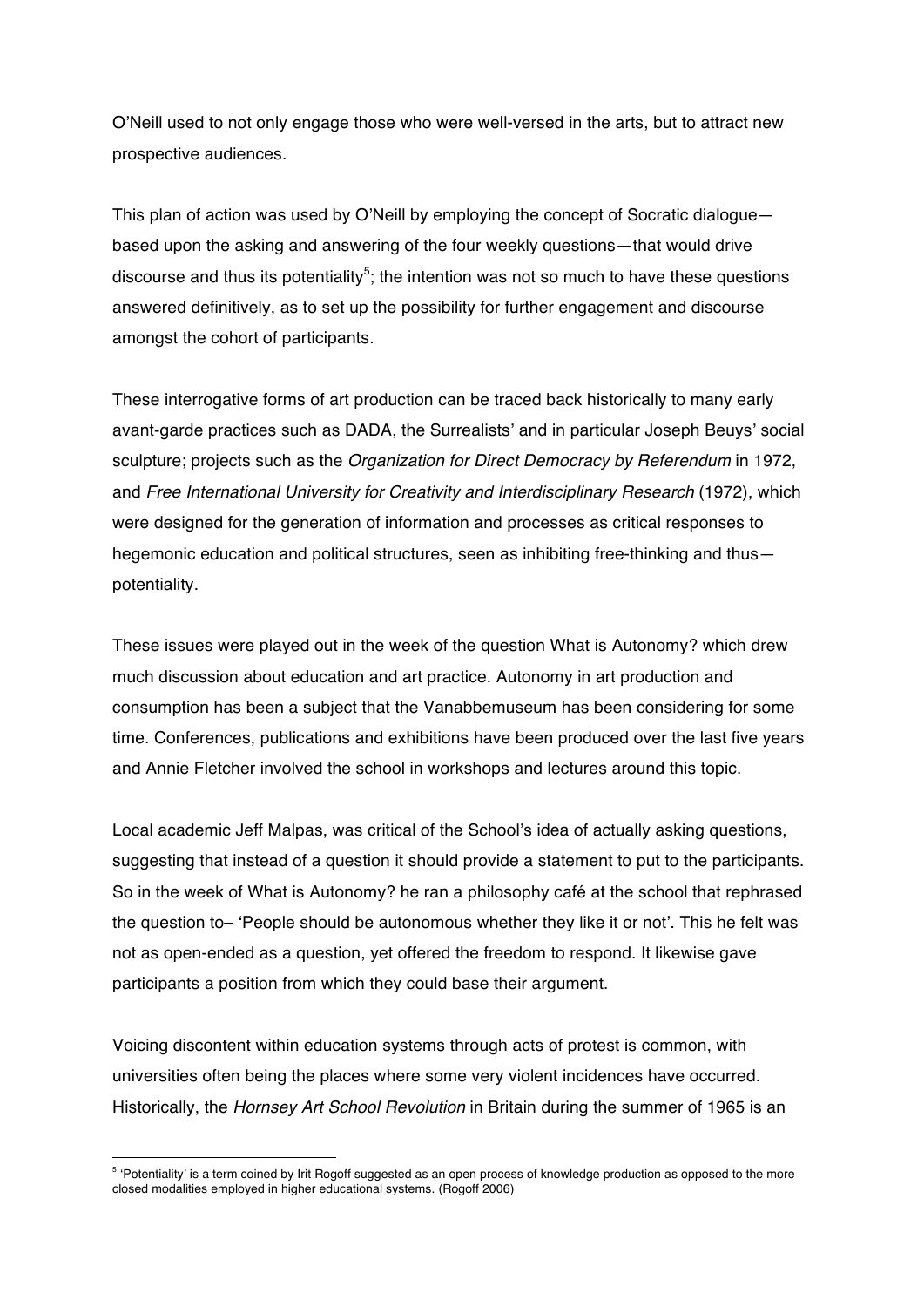example of such collective dispute—that sought to draw attention the dire circumstances in art education at the time. Sarah Pierce's series of five short performances within the TSA, presented in contrast, more subtle versions of protest that were designed to 'interrupt' rather than 'disrupted'. She chose to employ dialogue from the repertoire of terminology used regularly in a typical sculpture class. Working with local performers, via Skype from Dublin, she coached the group to chant the words as instructions—in the style of a 'Brechtian chorus'. Rather than cause anarchy and disorder, she merely sought to break peoples' train of thought by disturbing the regular routine of a normal working art school.

One of the outcomes from the Hornsey affair was that the energy and vibrancy around that particular protest generated an array of valuable texts and ephemera about the production and teaching of art. <sup>6</sup> O'Neill employed similar strategies to capture and generate material to supply the four weekly 'zines', which needed to be printed by Friday each week. This demanding schedule set the contributors a narrow frame of time to edit and review their material, which leaves some question over the quality of the content, however this to some extent was overlooked in the spirit of the event. As an action of discourse in themselves, the zines provided an avenue for the participants to produce their own individual act of public dialogue, within a collective environment. The zine produced from the school for the week of What is Autonomy? was presented at a major conference in the Netherlands the following week, allowing the small school to add to the Van AbbeMuseum's growing public dialogue on autonomy.

In support of O'Neill's strategy for open-ended approaches to dialogical exchange as potential for new knowledge, German philosopher Han-Georg Gadamer's (1900-2002) observations, noted in his seminal work *Truth and Method* (1975), may give some validation. Gadamer, in a discussion with serial interviewer and curator Hans Ulrich Obrist, identified that we must acknowledge that 'a conversation always reveals new perspectives and that it can therefore never be the last word' (Boutoux, 2001, p.247). Likewise in another interview with Richard Palmer, Gadamer maintains that 'where two horizons fuse, something arises that did not exist before' (Palmer, 2001, p.45). Important conditions therefore are needed to engage someone in a meaningful conversation and various modalities were employed in *ODWC* to enable such situations of exchange to occur.

 $6$  This was placed in context in the publication by Lisa Tickner, (Tickner 2008)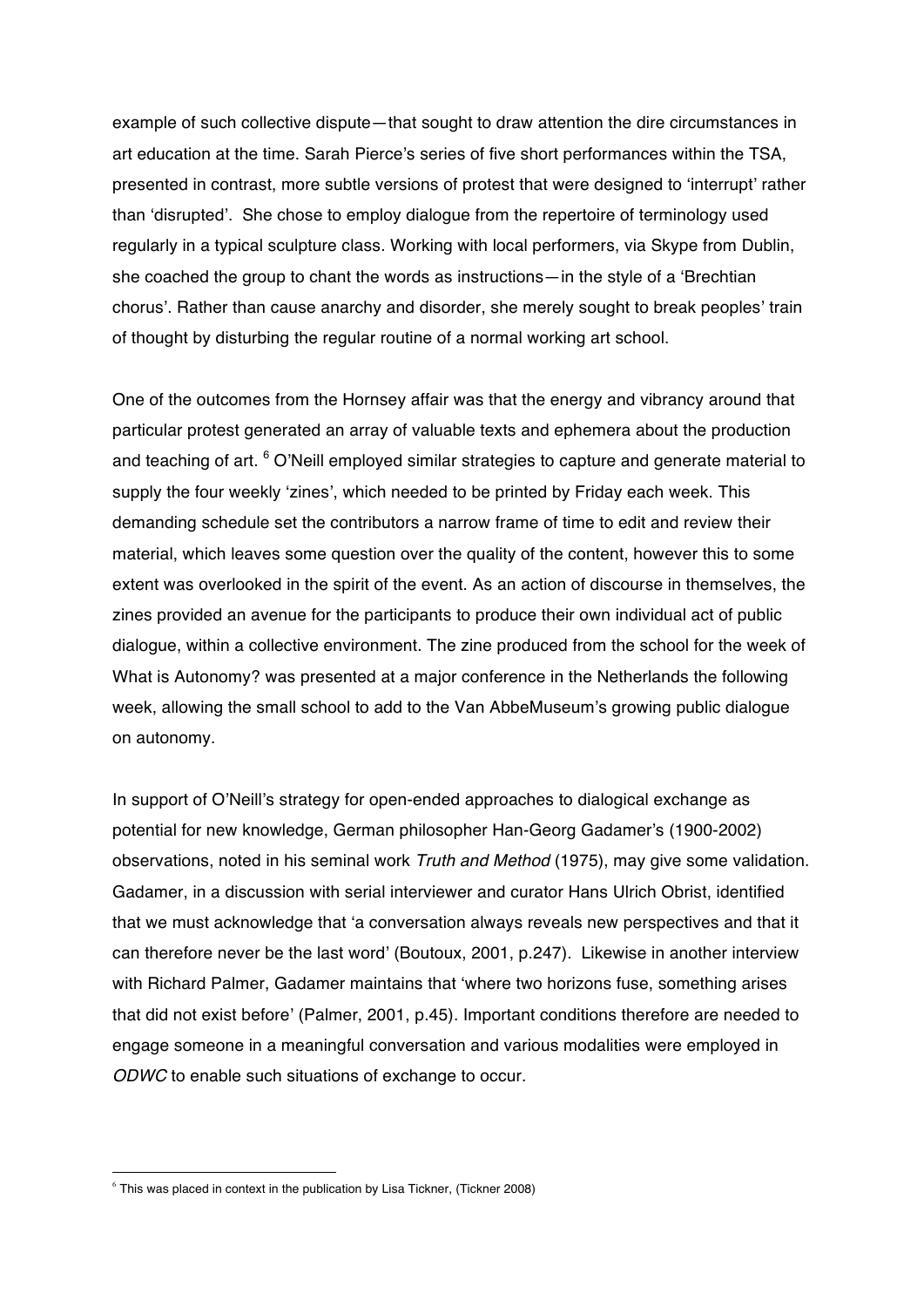Generosity and hosting were methods Mick Wilson has been employing as part of his ongoing research at GradCam in Dublin.<sup>7</sup> His four *School Dinner* evenings became not only a stage for gathering and feasting on traditional Irish fare, but participants would volunteer to present an aspect of their art practice in a PowerPoint presentation to all the guests. They were offered in return—the opportunity for critical engagement and reflection. Around 30 people were coming and going during the evenings, which sometimes became so lively that they teetered on the verge of disintegration. It was a stoic effort on the behalf of Wilson to maintain the group enough to garner the 'knowledge experience' for the participants.

Wilson's attempt to engage in dialogical exchange during his feisty evenings was in stark contrast to experiences felt by the school participants who broadcast for Garrett Phelan on Edge Radio. Ironically, dialogue within this format was predominantly a monologue—the contributor spoke *for Phelan* continuously on air for exactly one hour—in what was often a self-consciously humiliating performance. Struggling to maintain concentration, while at the same time batting off Phelan's intrusions via Skype from Dublin, the participants' voice vacillated. Edge Radio listeners would have no understanding that this was a highly anxious situation in the broadcasting room; sweat would often pour from the speaker's forehead as they struggled to keep the flow of information alive and continuous. Participants (who were all highly confident, erudite individuals), reflected that there were times when the seeping agony of self-doubt and embarrassment arose—of not knowing their topic in front of an anonymous audience—of 'lacking in intellectual capacity' to talk continuously about something as simple as 'the colour black' or 'breathing' for instance. The discomfort was etched across their faces as they avoided the radio technician's face; he sat there bemused at their pain. The dreaded moments were being chastised by a sometimes disinterested, sometimes angry Phelan, who, at 4 am in the Irish morning, was clearly in no mood to let them be errant with *his* words. Not one of the contributors enjoyed the experience, and all were highly relieved when the ordeal was over.

While *ODWC* was not formally part of the TSA however, they did agree to host the project. In this way the alternative school contributed to the TS, but nevertheless remained *outside* its formal system of operation and an oppositional relationship between the two schools developed; rather than the situation being potentially confrontational or antagonistic, it fashioned a form of symbiotic affiliation—where the big school fed off the little school and

<sup>7</sup> Wilson is the Head of GradCam, which is a postgraduate research school in Dublin. He runs *The Food Thing,*  http://www.gradcam.ie/food\_thing.php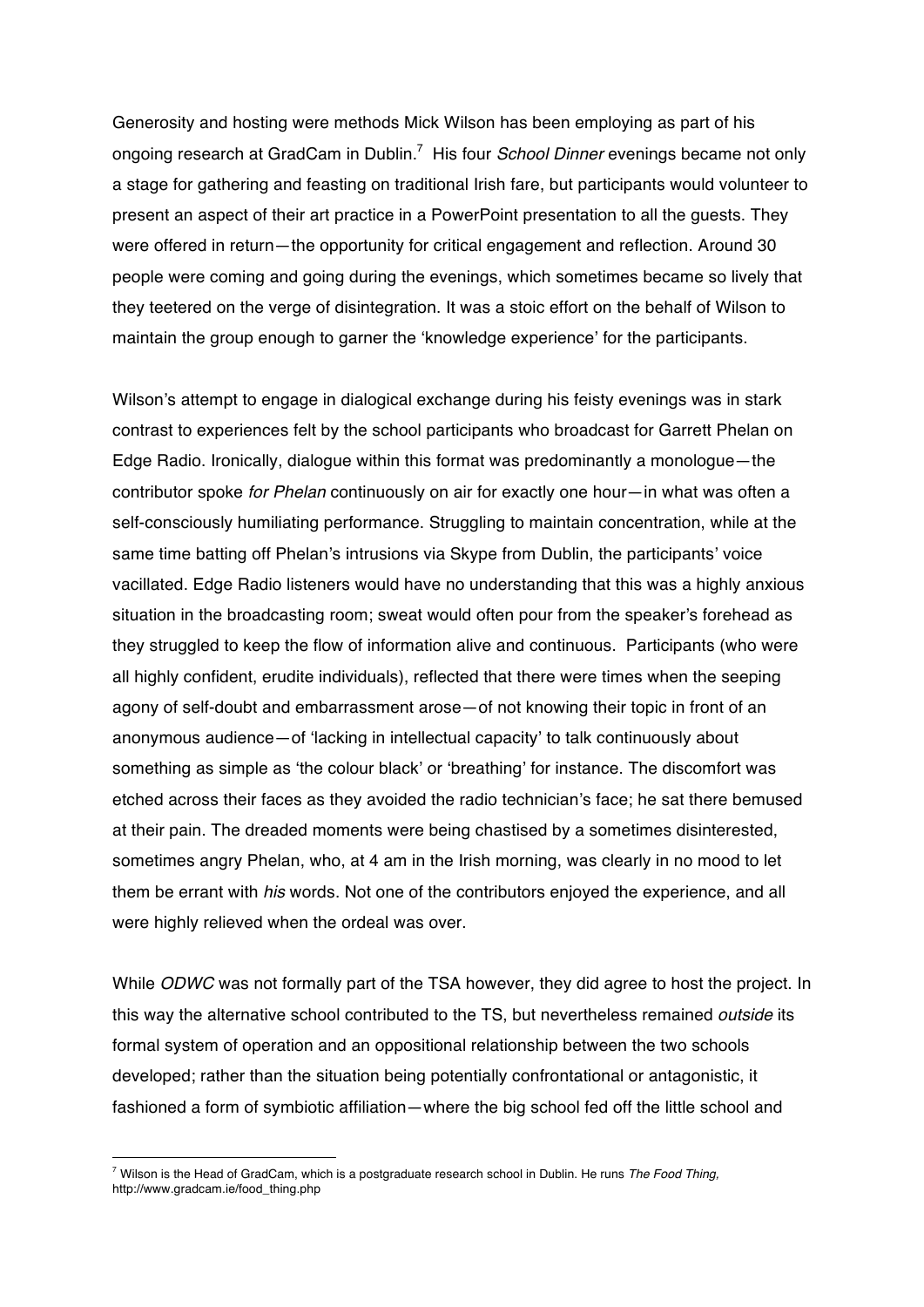vice versa. One such example, and a popular event with the TSA students, was the individual one-on-one conversations that took place at the 'conversation table'. This intimate platform for dialogical exchange became known throughout the wider participant community as a place where you could (along with someone else) test theories, play with ideas and question your own practice. It set up a unique opportunity for the university students to situate their own practice within a wider context, something that is essential in a regional creative outpost.

It may be safe to say that the current literature attempting to define the emerging theoretical framework, in the current field of socially engaged practice, will begin to help acknowledge this within mainstream practice. Hopefully it will allow the practice to subsequently be rewarded with a suitable language within which to evaluate its potency as art. In the midst of these vagaries however, my understanding of *ODWC* in terms of overall affect on a small community, was that it resembled something similar to Pierce's subtle protest. It interrupted rather than disrupted and caused a few to stop and think for a while.

*ODWC*, in a sense, represented the 'carnavaesque'; there was no doubt that the magenta caravan appearing the school courtyard, and the mêlée surrounding the daily events, evoked the impression of a carnival-type event.  $8$  This ran the risk of it being seen purely as entertainment, however, there have been ongoing ripples of restlessness within the arts community experienced in the year since—which have created small changes in the way art is viewed in terms of education, process and display.  $9$  Of course the desire to be educated by difference, rather than mainstream, may well have played a part.

<sup>8</sup> Merriam-Webster dictionary identifies *carnivalesque* as 'being marked by an often mocking or satirical challenge to authority and the traditional social hierarchy. A *carnivalesque* protest. http://www.merriam-webster.com/dictionary/carnivalesque however is noted earlier in Mikhail Bakhtin's writings, where he equated it to the chaos created in the wake of an outburst of energy such as a carnival, where citizens suspended their everyday behavior to be caught up in the moment or current. This also forms part of conference paper by Kunda & Lee (2012).

 $\theta$  In the wake of *ODWC*, participants have maintained valuable connections with the international visitors; the TSA subsequently developed a Complimentary Study Unit on collaborative practice, and two new projects separate their core business; *The Plimsoll Inquiry,* a major collaborative, exploratory research project and, *Dimensions Variable*, new platform for connecting alumni and undergraduates. In the wider community, members of a small local artist-run-initiative, *Inflight ARI,* were reinvigorated by *ODWC* model—enough to change their programming to include dialogical and pedagogical forms of art.